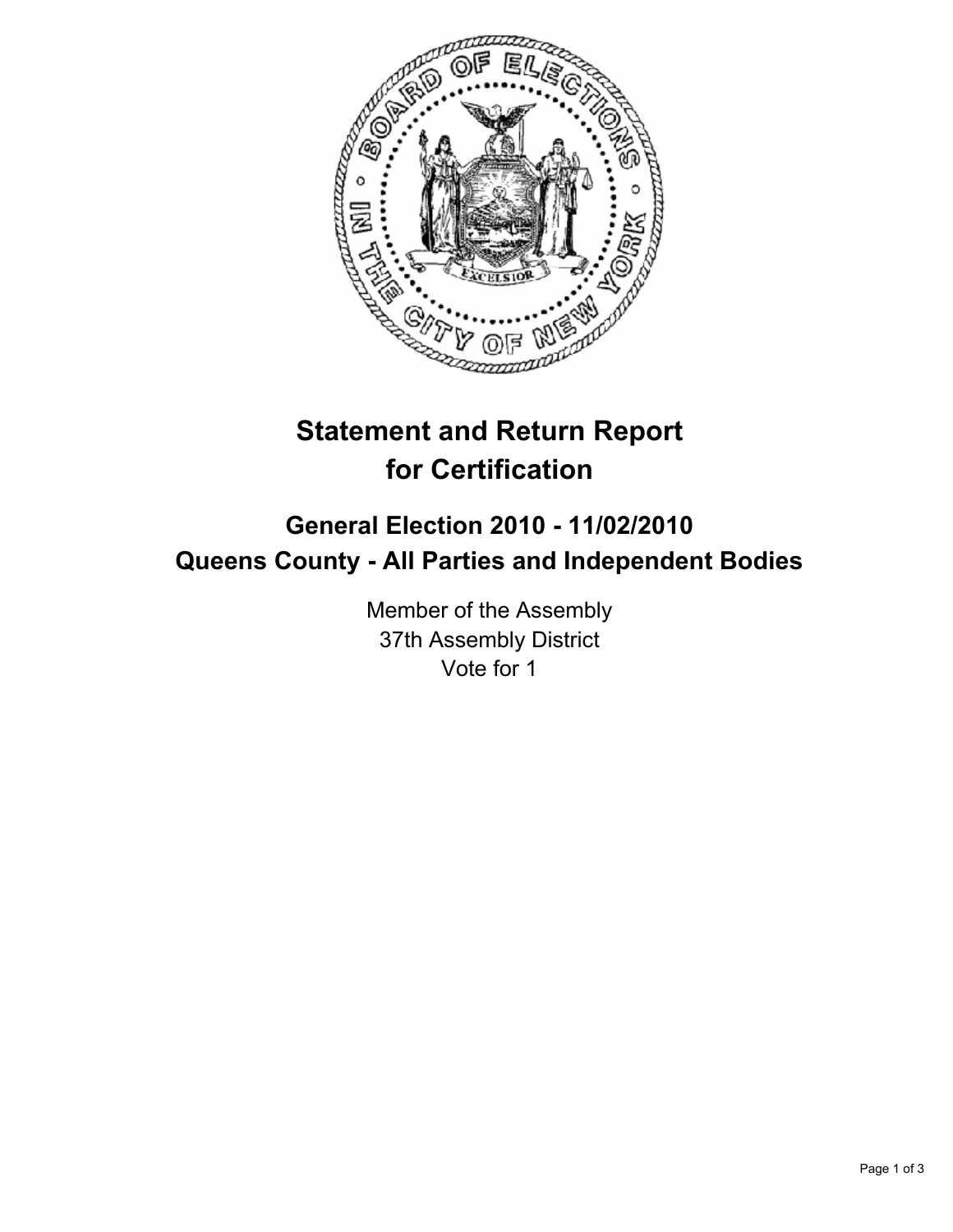

## **Assembly District 37**

| <b>PUBLIC COUNTER</b>                | 15,397         |
|--------------------------------------|----------------|
| <b>EMERGENCY</b>                     | 0              |
| ABSENTEE/MILITARY                    | 247            |
| <b>AFFIDAVIT</b>                     | 291            |
| <b>Total Ballots</b>                 | 16,024         |
| CATHERINE T NOLAN (DEMOCRATIC)       | 10,988         |
| JOHN KEVIN WILSON (REPUBLICAN)       | 2,300          |
| CATHERINE T NOLAN (WORKING FAMILIES) | 1,182          |
| BOZO THE CLOWN (WRITE-IN)            | 1              |
| <b>BRUCE A. MARTIN (WRITE-IN)</b>    | 1              |
| <b>GAIL SABELMAN (WRITE-IN)</b>      | 1              |
| J ALBENAUN (WRITE-IN)                | 1              |
| KENNETH HIRSCH (WRITE-IN)            | 1              |
| MARGARET MARKEY (WRITE-IN)           | $\overline{2}$ |
| MICKEY MOUSE (WRITE-IN)              | 1              |
| NO NAME (WRITE-IN)                   | 13             |
| RAYMOND GEE (WRITE-IN)               | 1              |
| SHAN SMTIH (WRITE-IN)                | 1              |
| TOM BROCK (WRITE-IN)                 | 1              |
| WALTER N IWACHOW (WRITE-IN)          | 1              |
| WILLIE NELSON (WRITE-IN)             | 1              |
| <b>Total Votes</b>                   | 14,496         |
| Unrecorded                           | 1,528          |